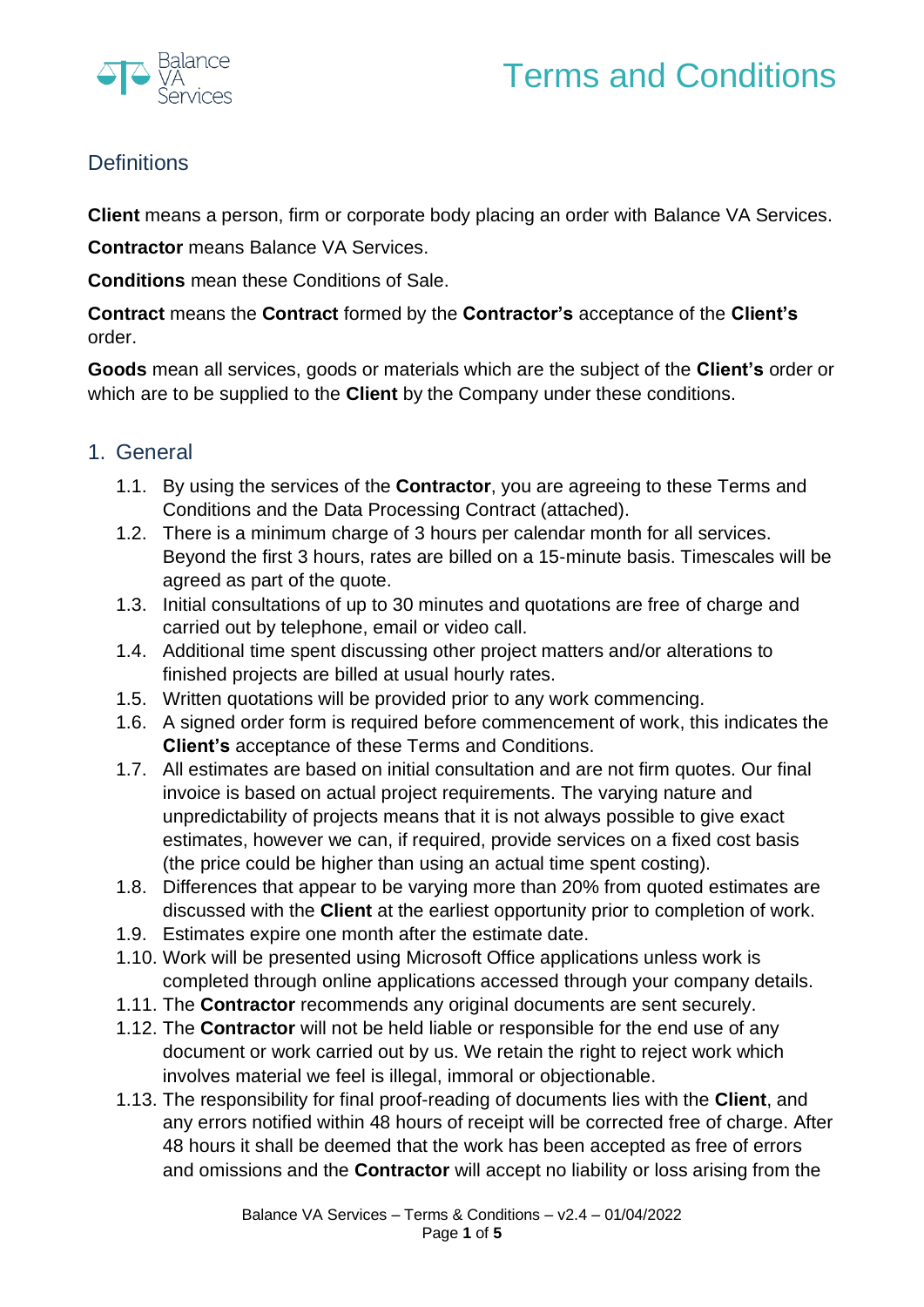

# Terms and Conditions

performance of any services carried out under the agreement. Errors or omissions reported after 48 hours will still be corrected but the additional time spent will be charged to **Client**.

- 1.14. Although every effort will be made to ensure a reliable service, in event of equipment failure, the **Contractor** cannot be held liable for any loss of information.
- 2. Price & Payment
	- 2.1. The **Client** agrees to pay all invoices according to the terms as stated on the invoice.
	- 2.2. All charges are billed in 15-minute increments and charged on a monthly basis. There is a minimum charge of 3 hours per calendar month.
	- 2.3. Payment can be made by BACS transfer or PayPal
	- 2.4. Payment is strictly 14 days from receipt of invoice. Failure to pay within 14 days may result in interest being charged (at base rate) per month on the outstanding balance.
	- 2.5. If the **Client's** original requirements change, we reserve the right to change our original quotation following suitable consultation with the **Client**.
	- 2.6. Monthly retainer packages must be paid in advance and unused hours cannot be carried over to subsequent months.
	- 2.7. Telephone, travel, printing, stationery, postage and other expenses will be charged separately to the hourly rate and package costs.
	- 2.8. The **Client** shall not be entitled to withhold payment of any amount due under the **Contract** under any circumstances.
	- 2.9. The **Contractor** reserves the right to withhold completed work until outstanding invoices have been paid.
	- 2.10. In the event of a **Contract** being terminated the **Client** agrees to pay for all hours worked to that point. The final invoice for terminated contracts will fall due for immediate payment.
	- 2.11. Should the **Client** make default any payment, file for bankruptcy, execute an assignment for the benefit of its creditors, enter voluntary or compulsory liquidation, or suffer a receiver or administrator to be appointed over all or any part of its assets, the **Contractor** may cancel any uncompleted or undelivered part of the **Contract** and stop any services or goods in progress without incurring liability in respect of such cancellation or stoppage, without prejudice to the **Contractor's** other rights or remedies including its right to claim against the **Client** in respect of any loss or damage sustained by reason of the noncompletion of the Contract.
	- 2.12. The **Contractor** does not support credit for Contracts.

## 3. Retainer Terms

3.1. The **Client** must ensure payment is made sufficiently in advance to ensure that cleared funds are received by the start of each calendar month.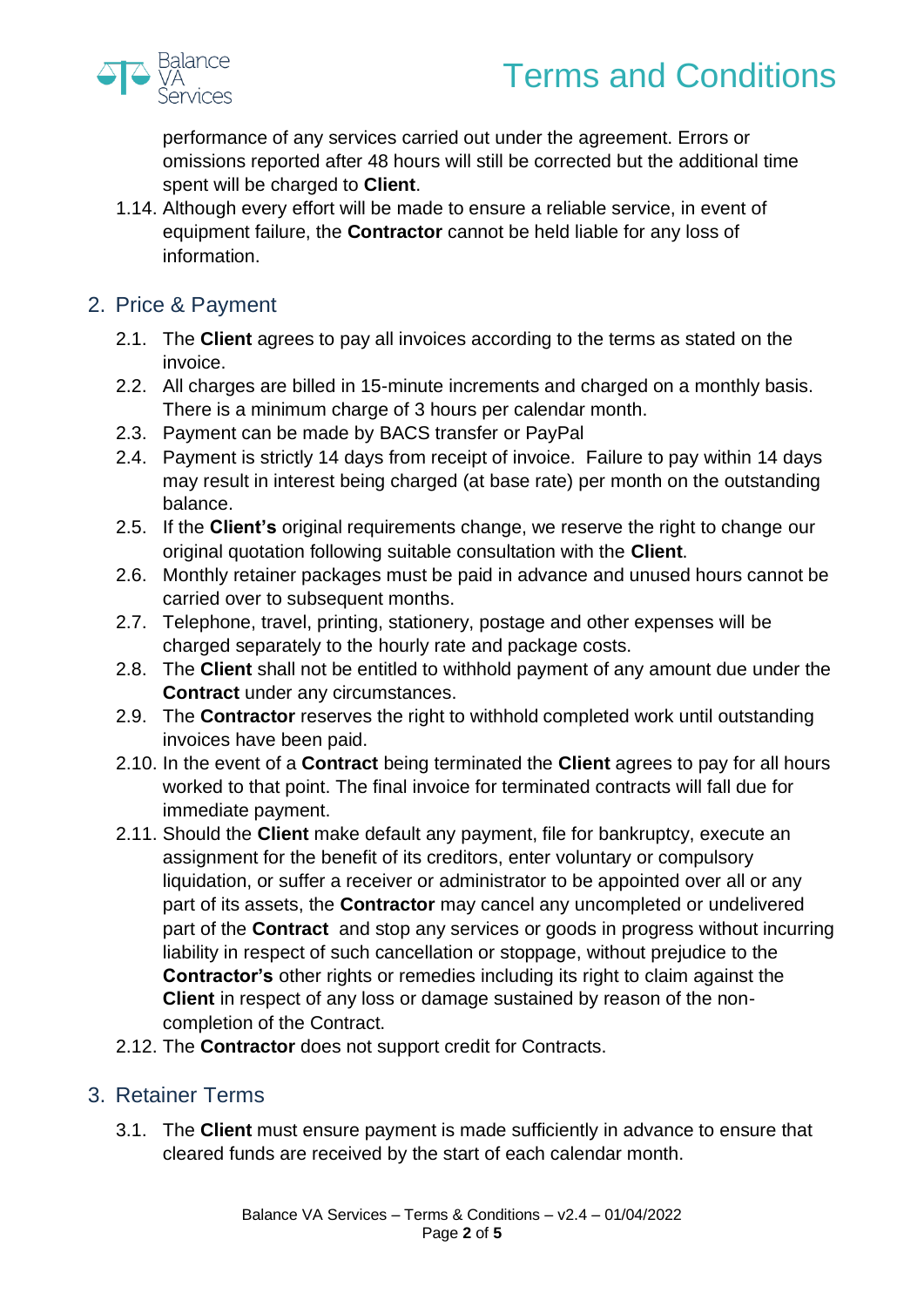



- 3.2. Retainer contracts are available for businesses and individuals requiring ongoing support.
- 3.3. Unused retainer hours cannot be carried forward. Retainers are non-refundable.
- 3.4. Additional hours over and above the agreed monthly retainer will be charged at the full hourly rate.

### 4. Variation

- 4.1. No **Contract** is made until the **Contractor** has confirmed in writing an acceptance of the **Client's** order.
- 4.2. No amendment to or variation of the **Contract** shall be valid against the **Contractor** unless it is writing and signed by the **Contractor**.
- 4.3. The **Contractor** reserves the right at any time to correct errors in prices or specifications quoted and the **Client** shall not be entitled to terminate the **Contract** or claim damages or costs by reason of any such correction.
- 4.4. Orders placed must be in writing and must contain sufficient information to enable the **Contractor** to assess the order and (if accepted by the **Contractor**) proceed with the order. The **Contractor** may make reasonable amendments to the delivery and expectations of completion by reason of failure or delay of the **Client** in providing such information.

## 5. Delivery

- 5.1. Any quoted completion / delivery terms will be calculated when all necessary information and/or materials and/or when advanced payments are received.
- 5.2. The **Contractor** will not be liable for any loss or damage whether direct or indirect consequential or otherwise if it is delayed or prevented from delivering the service / goods in whole or part. Any delay in delivering the service / goods shall not give rise to a right of the **Client** to treat the **Contract** as repudiated or reject the service / goods.
- 5.3. Without limitation the **Contractor** shall in no event be liable for any delay in or non-performance of its obligations due to any act of God, natural disasters, fire, flood, explosion, earthquake, accident, prohibition or limitation, act of Government, war insurrection, riot, strike or labour disturbance, shortages of material, any act or omission of **Client**, or any other cause or event whatsoever beyond reasonable control of the **Contractor**, whether or not foreseeable. In any event, the **Contractor** reserves the right to suspend or cancel the **Contract** at any stage without liability for any loss or without prejudice to the **Contractor's** rights to receive payment for the **Goods** or work previously done.
- 5.4. No further liability is acknowledged.

## 6. Termination

6.1. Contracts can be terminated with 28 days written notice by either party. We reserve the right to charge for any work carried out prior to the **Contract** being terminated.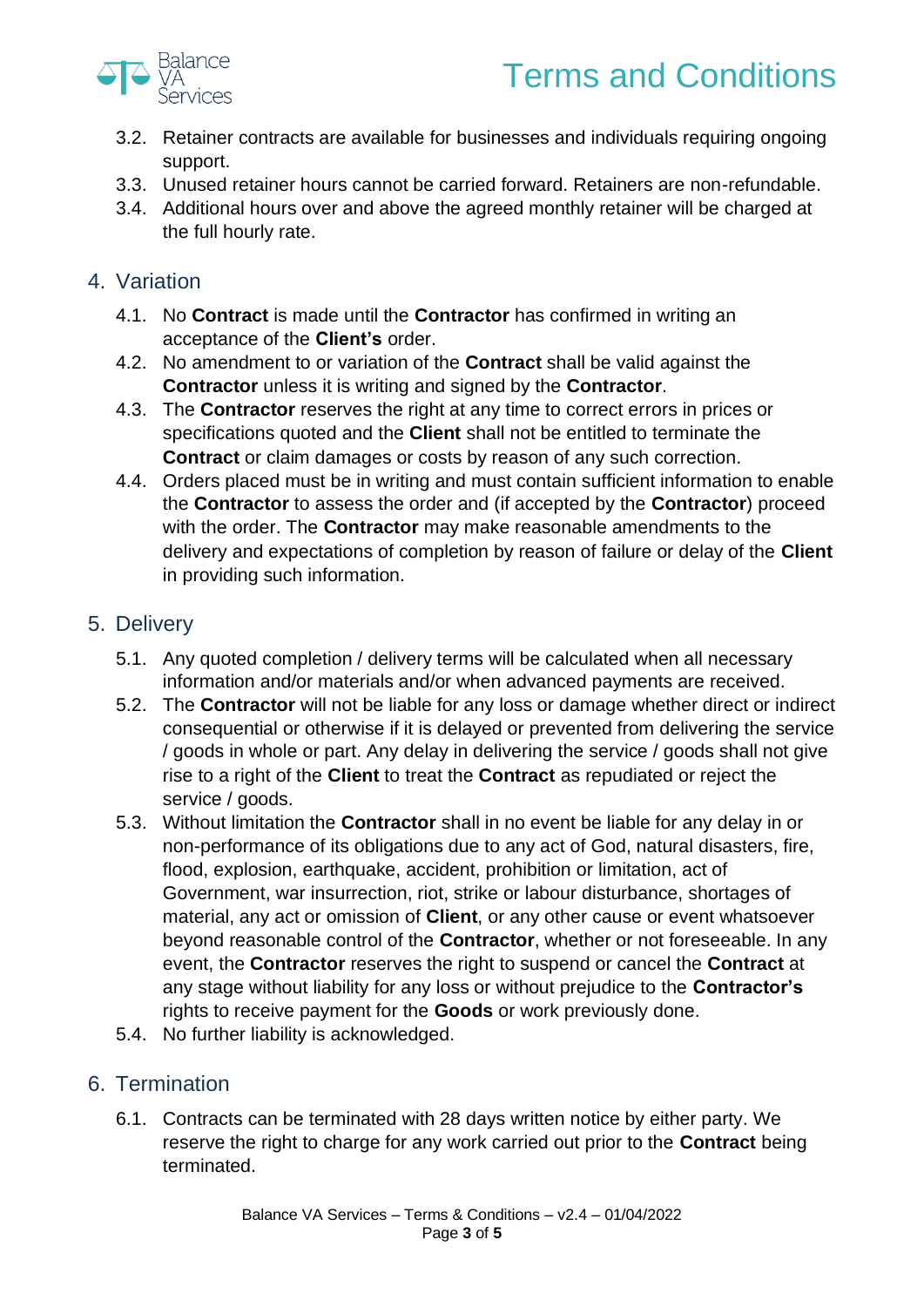



- 6.2. Either party may terminate this agreement upon 28 days written notice to the other party, provided, however, that each party may terminate the Agreement immediately without prior notice in the event of a breach of this Agreement by the other party.
- 6.3. Upon Termination, the **Contractor** shall invoice the **Client** for any payment due, and payment will be due immediately upon receipt.

## 7. Intellectual Property

- 7.1. The **Contractor** shall retain intellectual property rights over any transferable templates, documents or other programs that the **Contractor** creates during their work with the **Client**.
- 7.2. The **Contractor** reserves the right to be able to use these templates, documents or other programs with other **Clients**.

## 8. Morality Clause

- 8.1. The **Client** declares that the work assigned to the **Contractor** is not illegal, immoral or objectionable and does not break copyright law.
- 8.2. The **Client** will be held responsible for any legal action taken against the **Contractor** by any third party in relation any work assigned to the **Contractor** that is found to break this declaration.
- 8.3. The **Contractor** has the right to terminate, without penalty, any **Contract** that they believe breaks this declaration.

#### 9. Limits of Liability

- 9.1. The **Contractor** shall only be liable for any direct losses related to the provision **Client's** order attributable to the contested time period.
- 9.2. The **Contractor** shall not be liable to the **Client** for:-
	- 9.2.1. Any indirect, incidental, consequential, non-consequential or punitive damages;
	- 9.2.2. Loss of income, profits or savings whether deemed direct or indirect;
	- 9.2.3. Third party claims against the **Client** for loss or damages and any ex gratia payments made to third parties;
	- 9.2.4. loss or damage to (including corruption of) the Client's records or data;
	- 9.2.5. loss of goodwill; or
	- 9.2.6. wasted and/or increased costs (including management time).

## 10. Confidentiality

- 10.1. The **Contractor** undertakes to hold all information relating to the **Client** and the **Client's** Clients securely and will not disclose details to any third party unless specifically requested to do so by the **Client**.
- 10.2. The **Contractor** will not at any time, directly or indirectly, divulge or disclose any information that is the property of the **Client**.